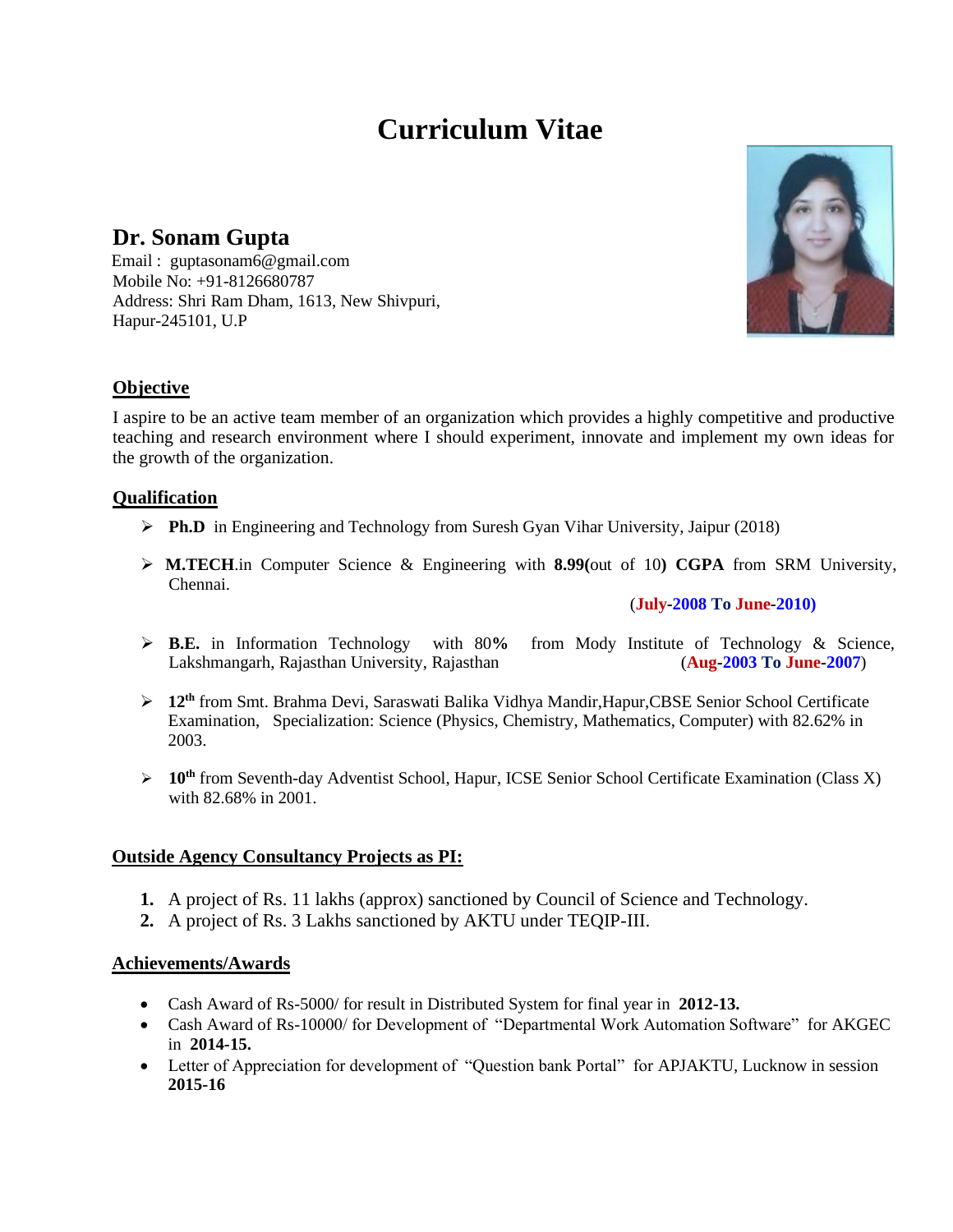- Cash Award of Rs-15000/ for Development of "Library Automation System" for AKGEC and AKGIM in session **2015-16**.
- Cash Award of Rs-10000/ for result in Software Engineering for second year in **2018-19.**
- Cash Award of Rs-7000/- for publishing paper in IJEAT.
- Cash Award of Rs-10000/ for result in Distributed Systems for final year in **2019-20.**

### **Work Experience (more than 11 Years)**

- Associate Professor Ajay Kumar Garg Engineering College 01-08-2018 To till date
- Asst. Professor Ajay Kumar Garg Engineering College 11-07-2012 To 31-07-2018
- Asst. Professor Lord Krishna College of Engineering 25-01-2010 To 09-07-2012
- Lecturer Lord Krishna College of Engineering 08-08-2007 To 21-08-2008

# **M.Tech. Dissertation Guiding**

- Guided **two** M.TECH. dissertation at AKGEC, Ghaziabad affiliated to APJAKTU, Lucknow.
- 1. Ms. Bhanu Verma

Title: A Neural Network based Hybrid Model for Depression Detection in Twitter. Session: 2019-20

2. Ms. Vishwachi Choudhary Title: Approach to find duplicate and near-duplicate clones in High Level Concept Code. Session: 2016-17

#### **Subjects**

Data Compression, Object Oriented System, Introduction to Web Technology, Mobile Computing, Operating System, Multimedia System, Distributed System, Software engineering, Software Project Management, Computer Graphics.

#### **Programming Skills**

| Languages:               | Java/J2ee, Servlet, Jsp, Jdbc, Java Script, Html, Sql, C++, C |
|--------------------------|---------------------------------------------------------------|
| Tools and IDE:           | NetBeans5.0, Eclipse, Textpad 5.0, Jdk 5/6/7                  |
| Web Server:              | Apache Tomcat 3.2/5.5, Glass Fish                             |
| Database:                | Oracle 8/9, MySql, Postgre, MongoDB                           |
| <b>Operating System:</b> | Windows 98/2000/XP, Linux                                     |

#### **Area of Specialization**

Software Maintenance, Reverse Engineering, Machine Learning, Information Retrieval

#### **Academic/Non-Academic Activities(Department/College Level)**

Teach many subjects at graduate course per semester and handle many activities and tasks as assigned by department/organization:

- To identify and facilitate in conducting faculty development programs or conference.
- Evaluation, assignments, project work and exams for courses allotted by the department.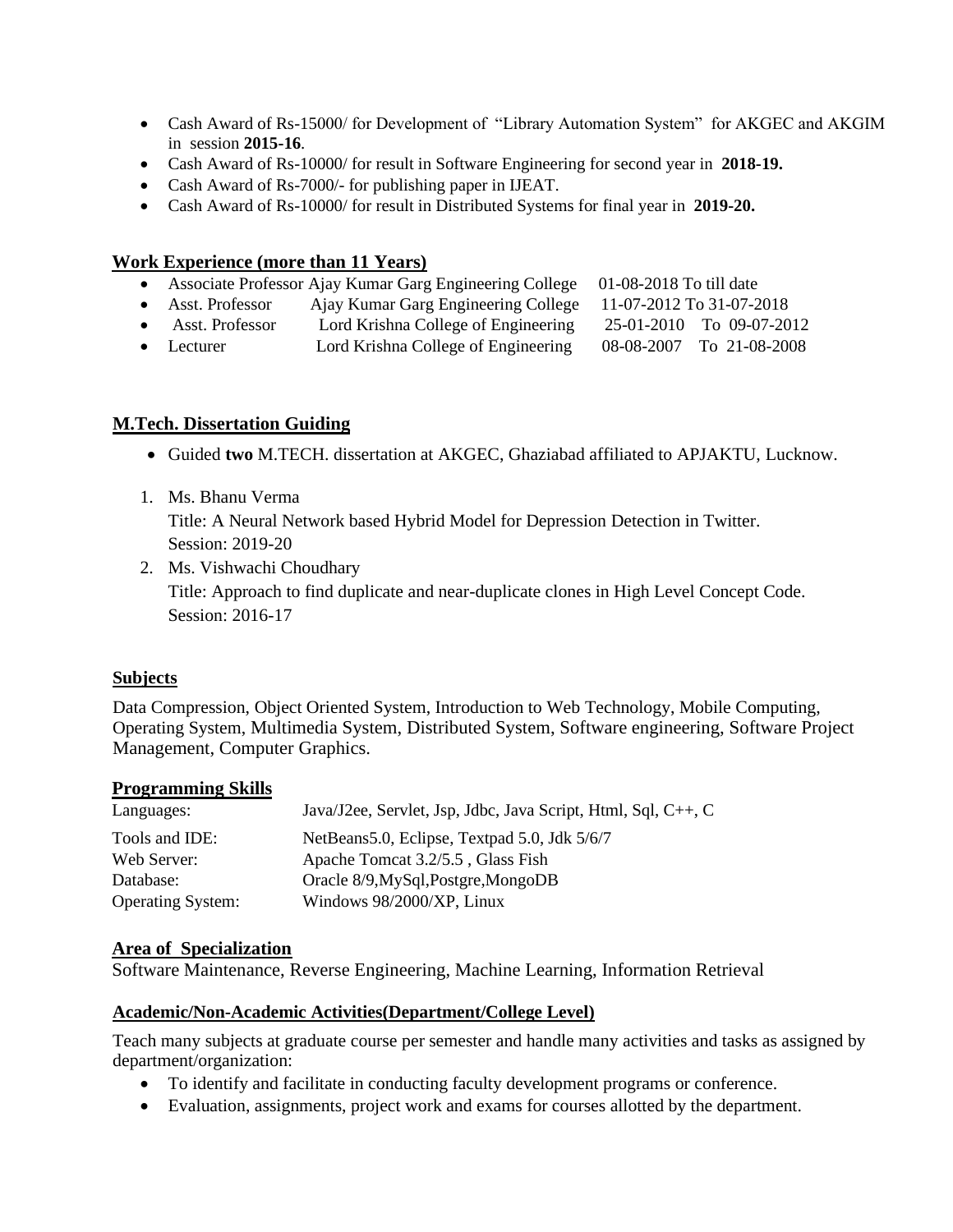- Able to interact with industry/academia for guest lectures and seminars.
- Founder of Open Source Software Research and Development (OSS R&D) Centre.
- Worked as member of exam cell at college level.
- Develop and maintenance of Academic automation System for AKGEC and AKGIM (**5000 users**).
- DCS of examination committee in LKCE for university examinations(MMTU and GBTU).

# **Consultancy Projects:**

Following consultancy projects have been developed by me as Principle Investigator in OSS R&D centre.

| <b>Project-Name</b>                                                       | <b>Client</b>                                   | <b>Consultancy</b><br>-Type | <b>Start-Date</b> | <b>End-Date</b>   |
|---------------------------------------------------------------------------|-------------------------------------------------|-----------------------------|-------------------|-------------------|
| <b>E-Learning Portal</b>                                                  | <b>AKGEC</b>                                    | In-House                    | July-2012         | May-2013          |
| Departmental Work Automation                                              | <b>AKGEC</b>                                    | In-House                    | $Jan-2013$        | May-2014          |
| <b>Library Automation System</b>                                          | AKGEC,LIBRARY                                   | In-House                    | March-2013        | May-2014          |
| <b>Library Management System</b>                                          | AKGIM,LIBRARY                                   | Out-Side                    | July-2015         | March-2016        |
| <b>Library Management System</b>                                          | <b>AKGEC</b><br><b>Skills</b><br><b>LIBRARY</b> | Out-Side                    | July-2016         | March-2017        |
| <b>Question Paper Portal</b>                                              | APJAKTU,Lucknow                                 | Out-Side                    | Sep-2015          | Nov-2015          |
| <b>E-Health System</b>                                                    | Mudgal Pvt. Ltd.                                | Out-Side                    | Sept- $2016$      | Feb-2017          |
| <b>NBA Portal</b>                                                         | <b>AKGEC</b>                                    | In-House                    | March-2017        | March-2019        |
| <b>Feedback Portal</b>                                                    | <b>AKGEC</b>                                    | In-House                    | April-2017        | Nov-2017          |
| Travel India-Guide.com Content<br>Template<br>Management<br>and<br>Update | Eternity<br>Infosystem<br>Pvt. Ltd., Delhi      | Out-Side                    | August-2018       | March-2019        |
| of<br>of<br>website<br>Re-designing<br><b>Antrix Academy</b>              | Technologies<br>Froyo<br>Pvt. Ltd., Noida       | Out-Side                    | August-2018       | February-<br>2019 |
| <b>E-Commerce Website</b>                                                 | Technologies<br>Froyo<br>Pvt. Ltd., Noida       | Out-Side                    | August-2018       | February-<br>2019 |

# **FDP/Workshop/Conference Attended / Organized**

- **Member in TPC and Reviewer** in in International Conference on Computer Vision and Robotics (CVR 2021) organized by Babu Banarsi Das University, Lucknow from 7-8 August, 2021.
- **Session Chair** in International Conference on Artificial Intelligence (ICAI-2021) organized by Artificial Intelligence Foundation Trust, India from 22-23 May, 2021
- **Publicity Chair** in International Conference on Artificial Intelligence (ICAI-2021) organized by Artificial Intelligence Foundation Trust, India from 22-23 May, 2021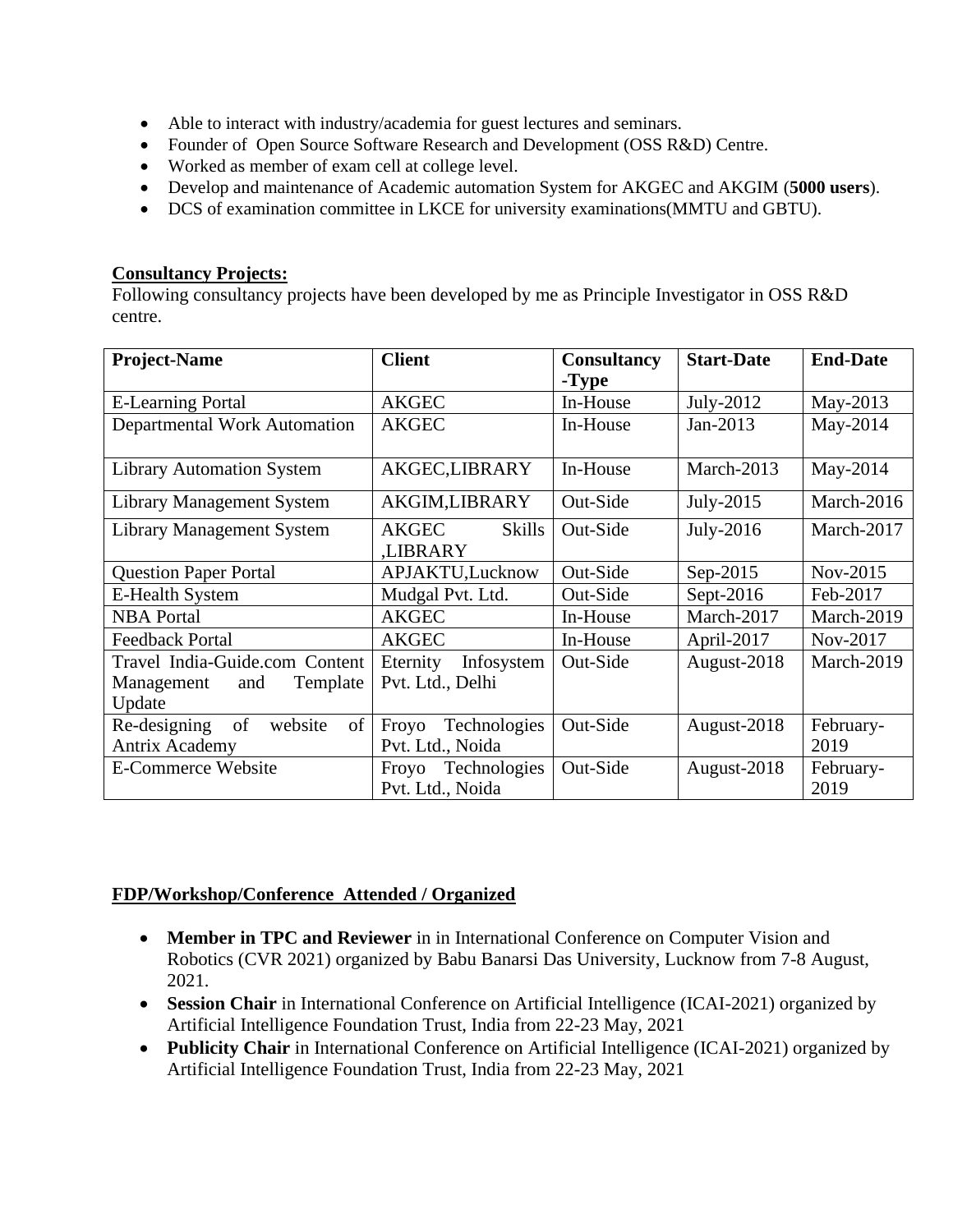- FDP on Applications of Machine Learning, 15-19 June,2021, organized by Shri Vishnu Engineering College for Women(A), Vishnupur.
- STTP on Data Science and Its Applications, 8-13 February,2021, organized by NIET, Greater Noida sponsored by AICTE.
- FDP on Artificial Intelligence, 1-5 February,2021, organized by RAMAKRISHNA MISSION VIVEKANANDA EDUCATIONAL AND RESEARCH INSTITUTE, COIMBATORE sponsored by AICTE ATAL Academy.
- **Organized** STTP on Data Science with Python (three phases), 2-7 November 2020, 7-12 December 2020, 14-19 December 2020 organized by AKGEC, Ghaziabad sponsored by AICTE.
- **Co-ordinator** of FDP on Blockchain & Its Applications, 10-14 August, 2020 organized by AKGEC, Ghaziabad.
- FDP on Recent Trends in Computer Science & IT, 13-17 July, 2020, organized by Rajkumar Goel Institute of Technology, Ghaziabad.
- FDP on R, 7 days, 15-21 June, 2020, Chouksey Engineering College, Bilaspur (C.G) in association with spoken tutorials IIT Bombay.
- FDP on Human Values and Professional Ethics, 10 days, 20-29 Dec,2019, IIT, Kanpur
- **Organized** Conference on ITBT-2019, 2 days, 9-10 November,2019, AKGEC, Ghaziabad
- **Co-ordinator** of FDP on Android Application Development sponsored by AKTU, Lucknow under TEQIP-III from 4 Feb, 2019 to 8 Feb, 2019.
- **Co-ordinator** of FDP on Current Research Trends in Artificial Neural Networks sponsored by AKTU, Lucknow under TEQIP-III from 8 July,2019 to 12 July,2019.
- **Organized** FDP on Machine Learning and Data Analytics with Python in association with E&ICT, Roorkee from 4 Dec, 2018 to 8 Dec, 2018.
- FDP on Android App Development, organized by ABESIT, Ghaziabad sponsored by APJAKTU, Lucknow, 15-19 March,2018 (Five days)
- **Organized** Conference on ITBT-2018, 2 days, 9-10 March,2018, AKGEC, Ghaziabad.
- **Organized** FDP on Internet Of Things, 2 days, 9-10 February,2018, AKGEC, Ghaziabad.
- FDP on Human Values and Professional Ethics, 3 days, 14-16 March,2017, AKGEC, Ghaziabad
- FDP on Instrumentation and Automation with LabVIEW, 2 days, 9-10 Sep,2016, AKGEC, TIFAC CORE, Ghaziabad.
- FDP on "Advance Computer Network & Security", 5 days, 11-15 July, 2016, ABES Engineering College, Ghaziabad.
- **Organized** and attended National Conference-COMTECH-2016 at AKGEC, Ghaziabad, 1-2 April- 2016.
- Short term course on "Open Source Technologies through ICT" organized by NITTTR Chandigarh at AKGEC,Ghaziabad from 4-8 January 2016 (1 week).
- Short term course on "ICT" organized by NITTTR Chandigarh at AKGEC, Ghaziabad from 8-12 June 2015 (1 week).
- FDP on "Natural Language Processing", 2 days (30-31 Jan, 2015) at AKGEC, GZB.
- **Organized** and attended 3rd IEEE International Advance Computing Conference (IACC 2013) AKGEC, Ghaziabad, 22-23 Feb, 2013.

# **Publication: Book**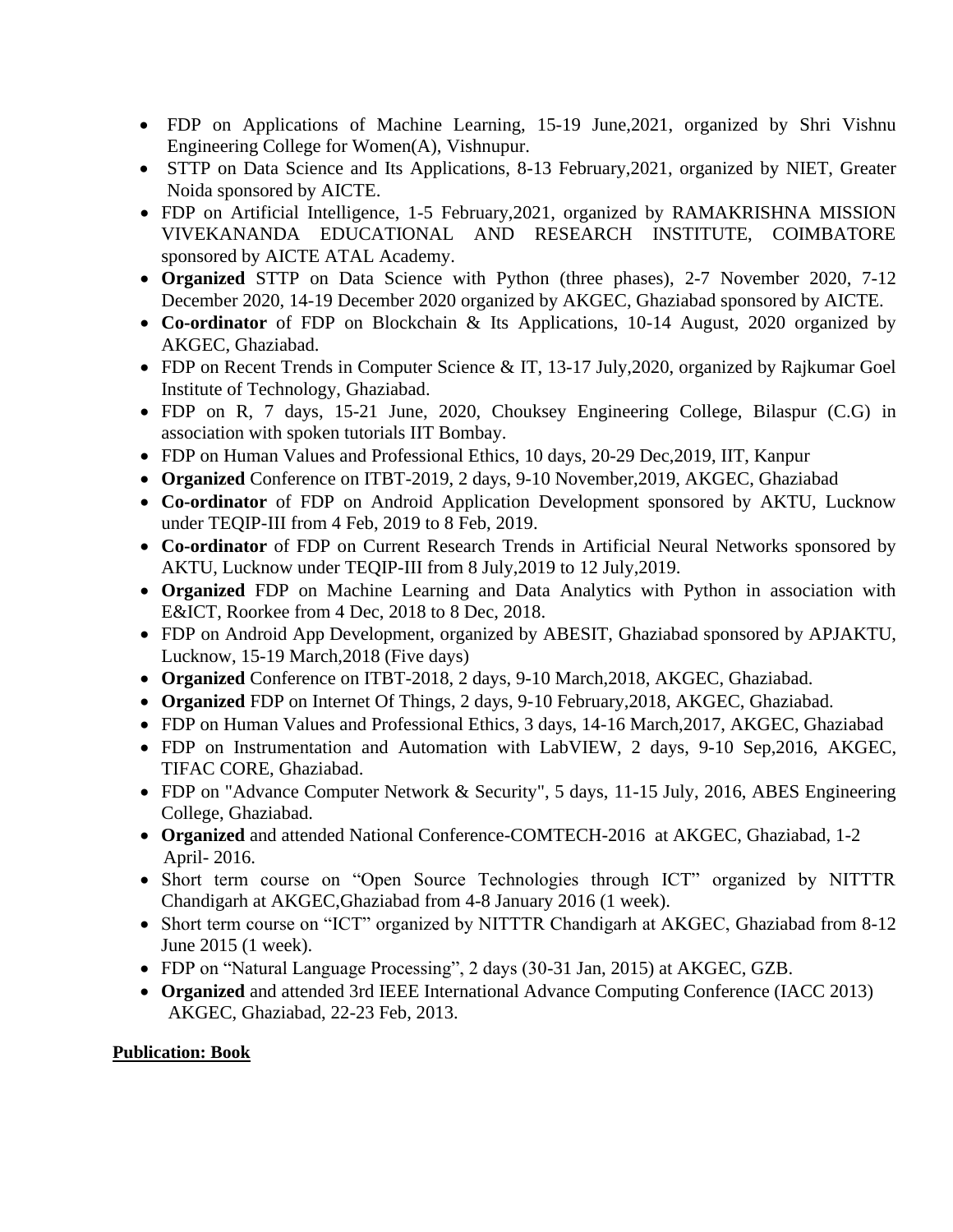- Dr. Sonam Gupta, Ms. Lipika Goel, Basics of Information Technology, Krishna Prakashan Pvt. Ltd., 2019-20.
- Dr. Sonam Gupta, Office Automation Tools, Krishna Prakashan Pvt. Ltd., 2018-19.
- Dr. Inderjeet Kaur, Ms. Sonam Gupta, Operating System(A Concept-based Approach), IK International Publishing House Pvt. Ltd, 2015-16

# **Publication: Journal**

- [1] Kansal, Nancy, Lipika Goel, and Sonam Gupta. "Cross-domain sentiment classification initiated with Polarity Detection Task." EAI Endorsed Transactions on Scalable Information Systems 8.30 (2020): e1 indexed in **Scopus.**
- [2] Gupta, S., Goel, L., & Agarwal, A. K. (2021). A Novel Framework of Health Monitoring System. [International Journal of Big Data and Analytics in Healthcare \(IJBDAH\),](https://www.igi-global.com/journal/international-journal-big-data-analytics/126509) 2021 Jan 1, 6(1), 1-14 by IGI Global indexed in **ACM Digital Library** 10.4018/IJBDAH.20210101.oa1.
- [3] Kansal Nancy, Lipika Goel, and Sonam Gupta. "A Literature Review on Cross Domain Sentiment Analysis Using Machine learning." International Journal of Artificial Intelligence and Machine Learning (IJAIML) 10.2 (2020): 43-56 by IGI Global.
- [4] Gupta, S., Goel, L., & Agarwal, A. K. (2020). Technologies in Health Care Domain: A Systematic Review. International Journal of e-Collaboration (IJeC), 2020 Jan 1, 16(1), 33-44 indexed in **ESCI, Scopus, ACM Digital Library, UGC-Care List**.
- [5] Sonam Gupta, Vishwachi., [Identification of File and Directory Level Near-Miss Clones For](https://www.ijeat.org/wp-content/uploads/papers/v8i3/C5720028319.pdf)  [Higher Level Cloning,](https://www.ijeat.org/wp-content/uploads/papers/v8i3/C5720028319.pdf) International Journal Engineering and Advanced Technology, 8(3): 257- 262, Feb 2019 indexed in **Scopus**.
- [6] Choudhary V and Gupta S (2017). A novel approach in detecting code clones in Java using DFS. International Journal of Advanced and Applied Sciences, 4(5): 26-29, May 2017 indexed in **Thomson Reuters (ESCI)**, doi [10.21833/ijaas.2017.05.004.](https://doi.org/10.21833/ijaas.2017.05.004)
- [7] Vishwachi and Sonam Gupta. Literature Survey of Software Clones. International Journal of Computer Applications 153(4):1-7, November 2016.
- [8] Sonam Gupta, Dr. P.C Gupta and Dr. Ripu Ranjan Sinha, ―Clone-chunk algorithm for Non-Contiguous Clone Detection, in International Journal of Innovative Research in Computer and Communication Engineering 10.15680/IJIRCCE.2016.0402068, Volume 4 Issue 2 –February 2016.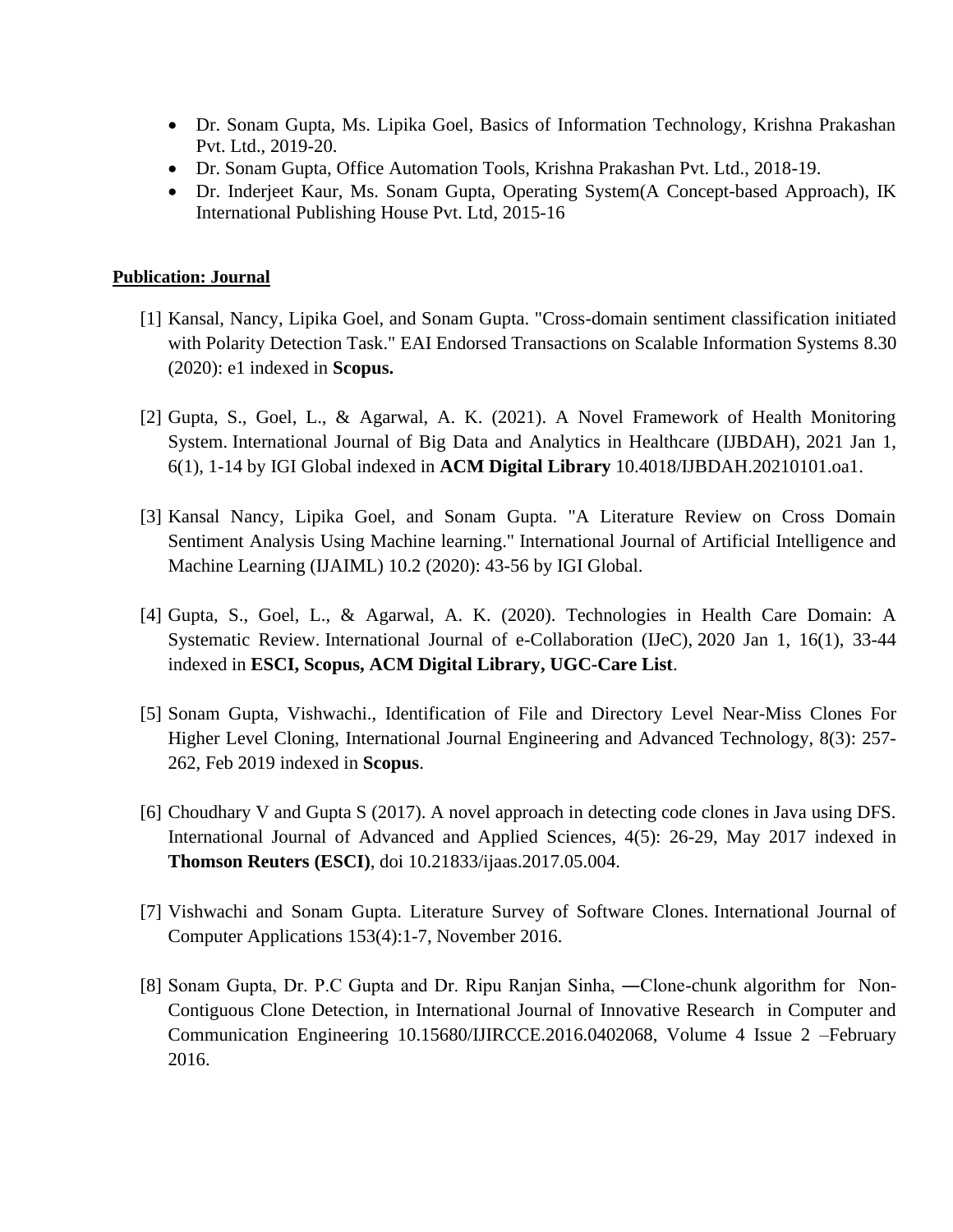- [9] Shashank Prabhakar, Sonam Gupta, ― A Review on Code Clone Detection and Implementation, in International Journal of Innovative Research in Computer and Communication Engineering 10.15680/IJIRCCE.2016.0402068, Volume 4 Issue 2 –February 2016.
- [10] Sonam Gupta and Dr. P. C Gupta, ―A Novel Approach to Detect Duplicate Code Blocks to Reduce Maintenance Effort‖ International Journal of Advanced Computer Science and Applications(IJACSA), 7(4), 2016, indexed in **Thomson Reuters (ESCI), UGC-Care List**.
- [11] Sonam Gupta and Dr. P.C Gupta, ―Algorithm to Detect Non-Contiguous Clones with High Precision, in International Journal of Innovations in Engineering and Technology, 215219 Volume 5 Issue 1 –February 2015.
- [12] Sonam Gupta and P C Gupta, —Literature Survey of Clone Detection Techniques in International Journal of Computer Applications 99(3):41-44, August 2014.
- **[13]** Sonam Gupta and Dr. P.C Gupta, ―A novel Framework to detect Non-Contiguous Clones‖, International Journal of Software and Web Sciences, 7(1), December 2013- February 2014, pp. 38-41.
- [14] Sonam Gupta, Dr. P.C. Gupta, ― Clones : A Survey, International Journal of Computer Science and Technology Vol. 3, Issue 3, July - Sept 2012.

# **Publication: Book Chapters**

[1] Goel, Lipika & Gupta, Sonam. (2020). Cross Projects Defect Prediction Modeling. 10.1007/978- 3-030-25797-2\_1 in Data Visualization and Knowledge Engineering, 2020 indexed in **Web of Science**.

# **Publication: Conferences (Inter National)**

- [1] Neha Katiyar, Sonam Gupta, Arun Kumar Yadav, and Divakar Yadav. "Wavelet Tree ensembles with Machine Learning and its classification." 3rd International Conference on Smart and Intelligent Learning for Information Optimization (CONSILIO 2021) organized by SIET, Hyderabad, India and Consilio Research Lab, Tallinn, Estonia on July 09–10, 2021, In Journal of Physics: Conference Series, vol. 1998, no. 1, p. 012001. IOP Publishing, 2021 indexed in **Scopus**.
- [2] Praveen, Nida, Lipika Goel, and Sonam Gupta. "A systematic review on air quality monitoring and qualification systems." Recent Trends in Communication and Electronics (2021): 436-439 indexed in **Scopus**.
- [3] Verma Bhanu, Sonam Gupta, and Lipika Goel. "A Neural Network Based Hybrid Model for Depression Detection in Twitter." In International Conference on Advances in Computing and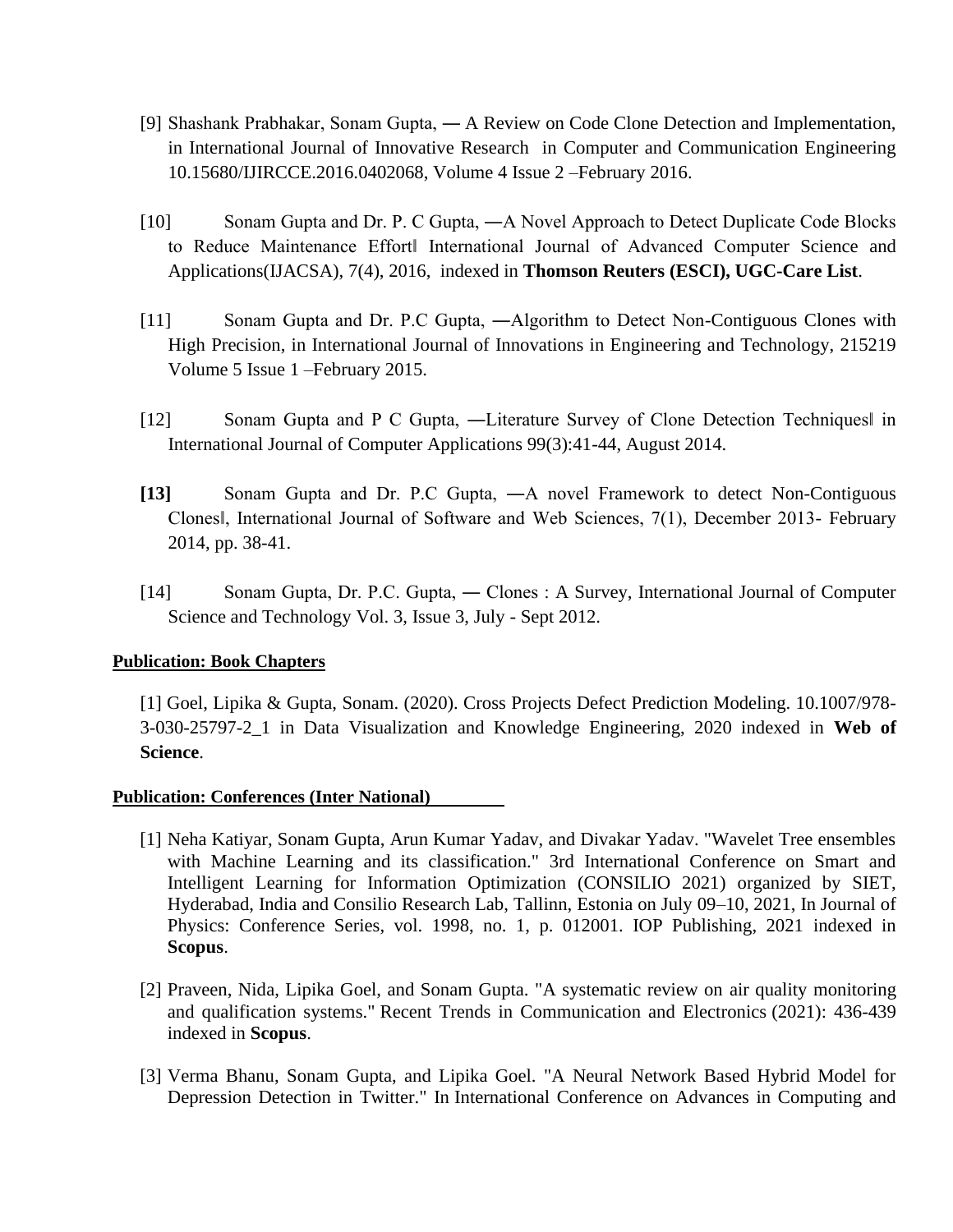Data Sciences, ICACDS 2020 (April 24-25, 2020) organized by Faculty of ICT, University of Malta Valletta, Malta,.pp. 164-175. Springer, Singapore, 2020, indexed in **Scopus**.

- [4] Bhanu Verma, **Sonam Gupta**, Lipika Goel, "A Survey on Sentiment Analysis for Depression Detection", First International Conference on Automation, Signal Processing, Instrumentation and Control-iCASIC-2020 (February 27-28, 2020) organized by Vellore Institute of Technology indexed in **Scopus**.
- [5] **Sonam Gupta**, Lipika Goel, Shiwang Agarwal, Rishabh Aggarwal, Shashank Maheshwari, Sajal Gupta "Substantiation of Software Defect Prediction using Statistical Learning: An Empirical Study" In the Proceding of 4th International Conference on Internet of Things: Smart Innovation and Usages (IoT-SIU 2019) 18-19 April, 2019 Krishna Engineering College, Ghaziabad, Uttar Pradesh, India, Technically Co-Sponsored by IEEE UP Section, Indexed in **IEEE Xplore digital library.**
- [6] ArunYadav, Divakar Yadav, Sonam Gupta, Dharmendra Kumar, Pankaj Kumar, "Online Food Court Payment System using Blockchain Technology", 5th IEEE UP Section International Conf. on Electrical, Electronics and Computer Engineering **(UPCON-2018)** on 2-4 November,2018.

[5] Sonam Gupta, Deepak Rai, Arun Kumar Yadav and Divakar Yadav, "Customization and Implementation of KOHA in Academic Institutions", 5th International Symposium on Emerging Trends and Technologies in Libraries and Information Services (ETTLIS) on 21-23 February, 2018, indexed in **IEEE**.

[6] Vishwachi ,Sonam Gupta, " Detection of near miss clones using metrics and abstract syntax trees ". International Conference on Inventive Communication and Computational Technologies (IEEE) (2017) on 10-11 March, 2017 indexed in **IEEE**.

[7] Dharmendra Kumar, Diwakar Yadav, Arun Yadav , Sonam Gupta. " Geographical Health Analysis using wavelet tree ". International Conference on Advances in Computational Techniques and Research Practices, NIET Gr. Noida (2017) on 3-4 February,2017.

# **Publication: Conferences(National)**

- [1] Nancy Kansal, Lipika Goel, Sonam Gupta, "A Literature Review on Cross Domain Sentiment Analysis Using Machine learning Method", ITBT 2019 on 08-09 November,2019.
- [2] Bhanu Verma, Sonam Gupta, Lipika Goel, "A Study on Sentiment Analysis for Depression Detection", ITBT 2019 on 08-09 November,2019.
- [3] Sonam Gupta, Devanshi Khare, Diksha Gupta, " Improved Image Stenography using LSB", Intelligent Computing Communication and Data Science, HBTU Kanpur, 29-30 November,2018.
- [4] Vishwachi, Sonam Gupta, Arun Yadav" Re-order Code Clone Detection at File level ". ITBT 2018 on 09-10 March,2018.